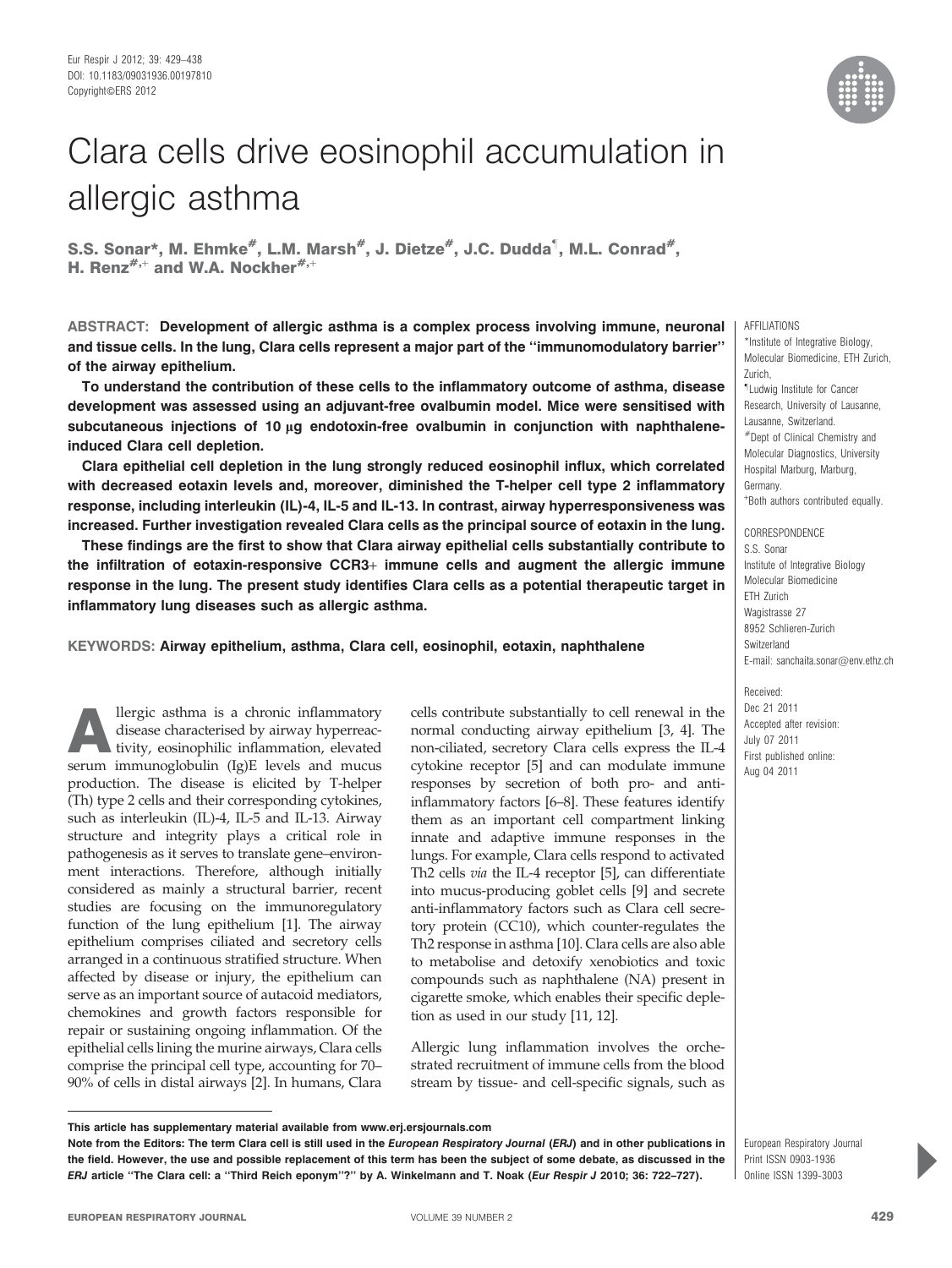chemokines and adhesion molecules [13, 14]. Accumulation of eosinophils is a crucial event for the development of asthma and is found in the lungs, sputum and bronchoalveolar lavage of patients, and correlates well with asthma severity [15, 16]. Eosinophils secrete tissue-damaging cytotoxic granule cationic proteins, such as major basic protein (MBP), eosinophil cationic protein, eosinophil peroxidase and eosinophil-derived neurotoxin. In addition, eosinophils are major reservoirs of cytokines, chemokines, reactive oxygen species, arachidonic acid metabolites and other mediators that are involved in tissue inflammation [17]. Eosinophil recruitment is mediated by the chemokine eotaxin/CCL11 and its receptor CCR3, which is also expressed on other cells such as basophils, T-cells and microglial cells [18– 20]. The airway epithelium has been described as a prominent cellular source for chemokines and a few studies have demonstrated eotaxin expression by airway epithelial cells in vivo and in vitro, although the cell types expressing eotaxin have never been clearly identified [21, 22]. The aim of our study was to examine the role of airway epithelial Clara cells in the trafficking of inflammatory cells into allergic lungs. Using an established model of NA-induced Clara cell ablation in combination with ovalbumin (OVA)-driven asthma, the present study shows that Clara cells are crucial for the production of eotaxin and the accumulation of eosinophils in the airways.

# **METHODS**

# Mice

Female BALB/c mice aged 6–8 weeks were obtained from Harlan Winkelmann (Borchen, Germany). All experimental procedures were approved by the local animal ethics committee and met German and international guidelines. At least 8–10 animals were used per experimental group.

#### Study design and animal treatment

Mice were either sensitised with subcutaneous injections of 10 mg endotoxin-free OVA (grade VI; Sigma-Aldrich, Hamburg, Germany) in 200 µL PBS or sham injections of PBS on days 0, 7 and 14. The sensitisation phase was followed by 20-min 1% OVA (grade V; Sigma) or sham PBS aerosol treatments on days 26, 27 and 28. Two additional groups of mice received OVA sensitisations as indicated above, along with one intraperitoneal injection (200  $\mu$ L) of NA (200 mg·kg<sup>-1</sup>; Fluka, Hamburg, Germany) dissolved in corn oil (Sigma-Aldrich,) at day 3 (for analysis of AHR) or day 16 followed by OVA challenges as indicated above. Two additional groups of mice sensitised with OVA and further treated with NA  $(200 \text{ mg} \cdot \text{kg}^{-1})$  received one single intranasal dose of recombinant murine eotaxin (4 mg, CCL11; PeproTech, Rocky Hill, NJ, USA) at day 26 before challenge. Four additional control groups received sham injections of PBS on days 0, 7 and 14, or corn oil or NA dissolved in corn oil at day 3 or day 16 (table 1).

# TUNEL assay

To detect apoptotic cells in lung tissue sections, we utilised the TUNEL technique (DeadEND<sup>TM</sup> Fluorometric TUNEL System; Promega, Madison, WI, USA). Sections were deparaffinised and rehydrated, followed by pretreatment with  $20 \mu g \cdot mL^{-1}$  proteinase K (Intergen Company, Purchase, NY, USA) for 10 min at room temperature. Slides were then fixed by immersing in 4% formaldehyde solution in PBS for 5 min. This was followed by polymerisation of fluorescence-labelled uridine triphosphate on

| <b>TABLE 1</b>    | Experimental protocols utilised in this study |                                    |     |        |                  |                 |
|-------------------|-----------------------------------------------|------------------------------------|-----|--------|------------------|-----------------|
| <b>Groups</b>     |                                               | PBS s.c. OVA s.c. PBS i.p. CO i.p. |     |        | $NA$ <i>i.p.</i> | ETX <i>i.n.</i> |
|                   |                                               |                                    |     |        |                  |                 |
| PBS/CO            | $^{+}$                                        |                                    |     | $^{+}$ |                  |                 |
| <b>PBS/NA</b>     | $^{+}$                                        |                                    |     | $^{+}$ | $+$              |                 |
| OVA/CO            |                                               | $^{+}$                             |     | $^{+}$ |                  |                 |
| <b>OVA/NA</b>     |                                               | $^{+}$                             |     | $^{+}$ | $+$              |                 |
| <b>PBS/PBS</b>    | $^{+}$                                        |                                    | $+$ |        |                  |                 |
| <b>PBS/OVA</b>    |                                               | $^{+}$                             | $+$ |        |                  |                 |
| <b>OVA/CO/ETX</b> |                                               | $^{+}$                             |     | $^{+}$ |                  | $+$             |
| <b>OVA/NA/ETX</b> |                                               | $^{+}$                             |     | $^{+}$ | $^{+}$           | $^{+}$          |

Groups included mice that were either sham-sensitised with PBS or ovalbumin (OVA)-sensitised, and treated with solvent corn oil (CO) only or with naphthalene (NA) dissolved in CO. Additional groups included OVA-sensitised, CO- or NA-treated mice that received a single dose of intranasal eotaxin (ETX;  $4 \mu q$ ) on the first day of challenge. s.c.: subcutaneous; i.p.: intraperitoneal; i.n.: intranasal. +: treated with; -: excluded.

nicked DNA ends as per manufacturer instructions. The sections were immediately analysed under a fluorescence microscope.

## Lung histology and immunohistochemistry

Lungs were fixed with 10% formalin through the trachea, isolated and stored in 10% formalin. Lung tissues were embedded into paraffin and 3-µm sections were stained with haematoxylin and eosin (H&E) or Periodic acid-Schiff (PAS) for light microscopy, as described elsewhere [23]. Immuno-histochemical staining was performed on paraffin-embedded lung tissue. Following rehydration in graded alcohol, tissue slices  $(3 \mu m)$  were treated with citrate solution for antigen retrieval according to the manufacturer's instructions. Sections were incubated with antibodies recognising CC10, CCR3 (Abcam, Cambridge, UK) and CCL11 (R&D Systems, Wiesbaden-Nordenstadt, Germany) overnight at 4°C. Peroxidase-conjugated anti-rabbit, anti-goat and anti-rabbit secondary antibodies (Vector Laboratories, Loerrach, Germany) were used for the detection of bound CC10, CCR3 and eotaxin, respectively. Diaminobenzidine (DAB) was used as chromomeric substrate (Vector Laboratories). For immunofluorescence analysis, anti-CC10 and anti-eotaxin antibodies were detected with Alexa Fluor 555 or Alexa Fluor 488 conjugated secondary antibodies (Invitrogen, Darmstadt, Germany), respectively. Sections were analysed using light microscopy (Olympus Europa GmbH, Hamburg, Germany).

# Morphometric analysis of Clara cells and CCR3+ cells

Mouse lungs were fixed by airway instillation using 6% phosphate-buffered paraformaldehyde at a pressure of 20 cm fluid column. Lung volume was determined by fluid displacement, and systemic uniform random samples of lung tissue were taken and processed according to standard methods. Immunohistochemical staining was performed on paraffin-embedded lung tissue, as described above. Briefly, sections were incubated with antibodies recognising CC10 (Upstate; Millipore, Billerica, MA, USA) overnight at 4°C. Peroxidase-conjugated anti-rabbit secondary antibodies (Vector Laboratories) were used for the detection of bound CC10. DAB was used as chromomeric substrate (Vector Laboratories). The morphometric analysis for CC10 positive cells was performed using a modified version of a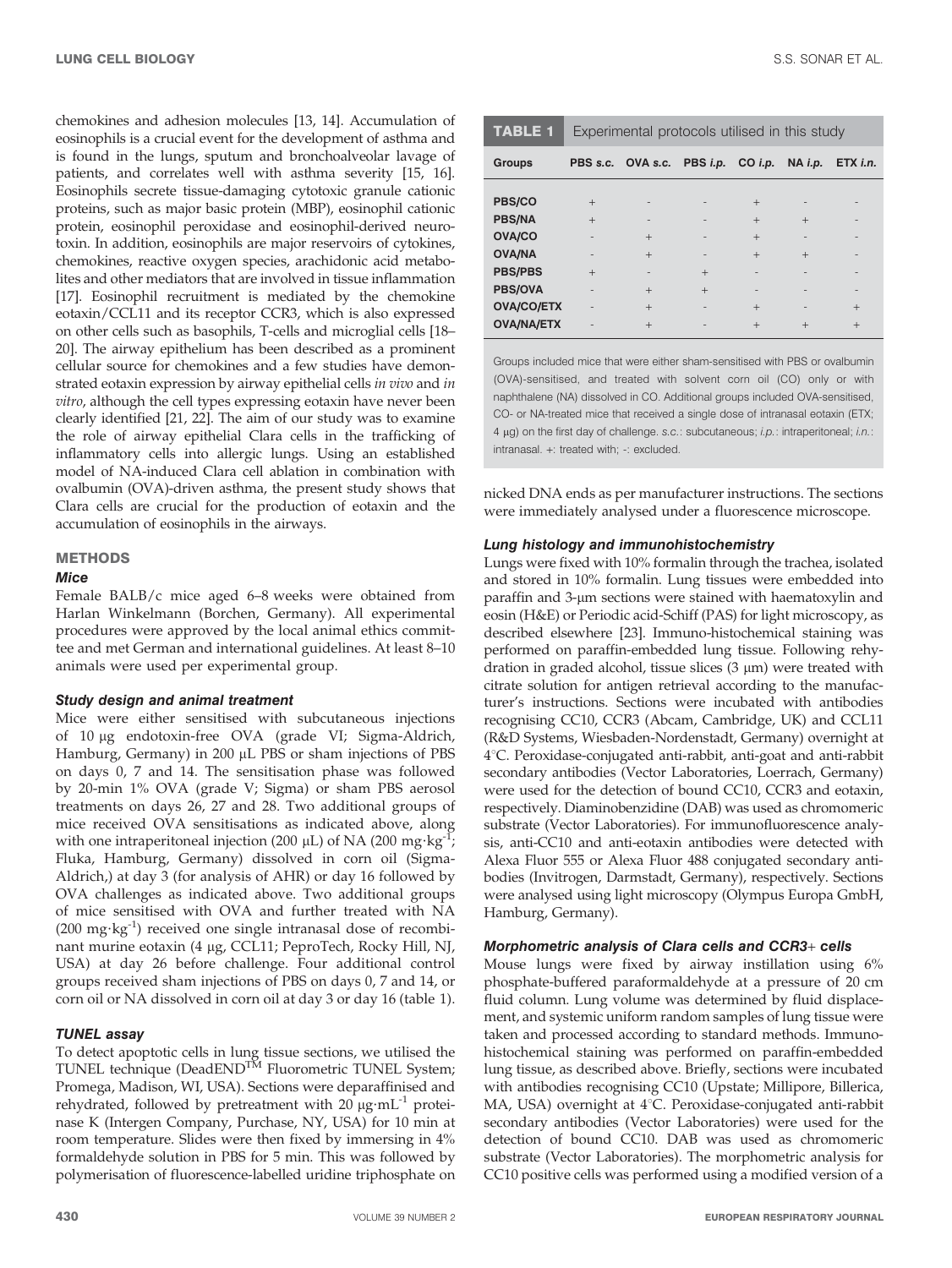previously described method [24]. Proximal and distal airways were counted in a blinded manner. CC10 positive cells containing nuclear profiles were counted.

## Airway reactivity

Airway hyperresponsiveness (AHR) was performed using the noninvasive head-out body plethysmography method, 24 h after the last aerosol challenge. The mid-expiratory airflow of bronchial responsiveness to  $\beta$ -methacholine was measured as described previously [25].

# Assessment of leukocyte distribution in bronchoalveolar lavage fluid

48 h after the last challenge, mice were sacrificed and bronchoalveolar lavage fluid (BALF) was generated as described previously [23]. The total number of leukocytes was determined using a Casy TT Cell Counter (Schärfe System GmbH, Reutlingen, Germany). BALF cells were differentially stained with Diff-Quick (Dade Behring, Marburg, Germany) and numbers of lymphocytes, eosinophils and neutrophils were identified by standard morphologic criteria, with 100 cells counted per cytospin. Cell-free lavage fluids were stored at -20 $^{\circ}$ C for further cytokine analysis.

## Measurements of cytokine levels in BALF

Cytokines including IL-1a, IL-2, IL-4, IL-5, IL-10, IL-13, interferon (IFN)- $\gamma$  and granulocyte-macrophage colony-stimulating factor (GM-CSF) were measured from the cell-free supernatants of the BALF according to the manufacturer's instructions (Th1/ Th2 10plex Flowcytomix kit and Mouse Chemokines 6plex FlowCytomix Multiplex; Bender MedSystems, Vienna, Austria).



FIGURE 1. a) TUNEL and Clara cell secretory protein (CC10) stainings performed in lung sections of corn oil (control) and naphthalene (NA)-treated mice. Mice were sacrificed 8 h after NA treatment for TUNEL staining and 24 h after for CC10 staining. Apoptotic cells are green fluorescent, FITC positive cells in the NA group and CC10 positive cells stained with anti-CC10 antibody are diaminobenzidine positive (brown) against the haematoxylin counterstain (blue). b) Quantification of CC10 positive cells in the airways of corn oil (control) and NA-treated animals at day 1 and day 10. Graph represents CC10 positive cells with nuclear profiles per mm of the basement membrane, taking Clara cells in the control group as 100%. c) Quantification of live (F4/80+) and dead (F4/80+, PI+) macrophages in the bronchoalveolar lavage (BAL) fluid of corn oil (control) and NA-treated animals, 24 h after treatment. d) Cell viability of splenocytes represented as absolute fluorescence intensity in corn oil (control) and NA-treated animals. Data are presented as mean $\pm$ sem of at least six animals. \*: p<0.05; \*\*\*: p<0.001. Representative results for one out of three experiments.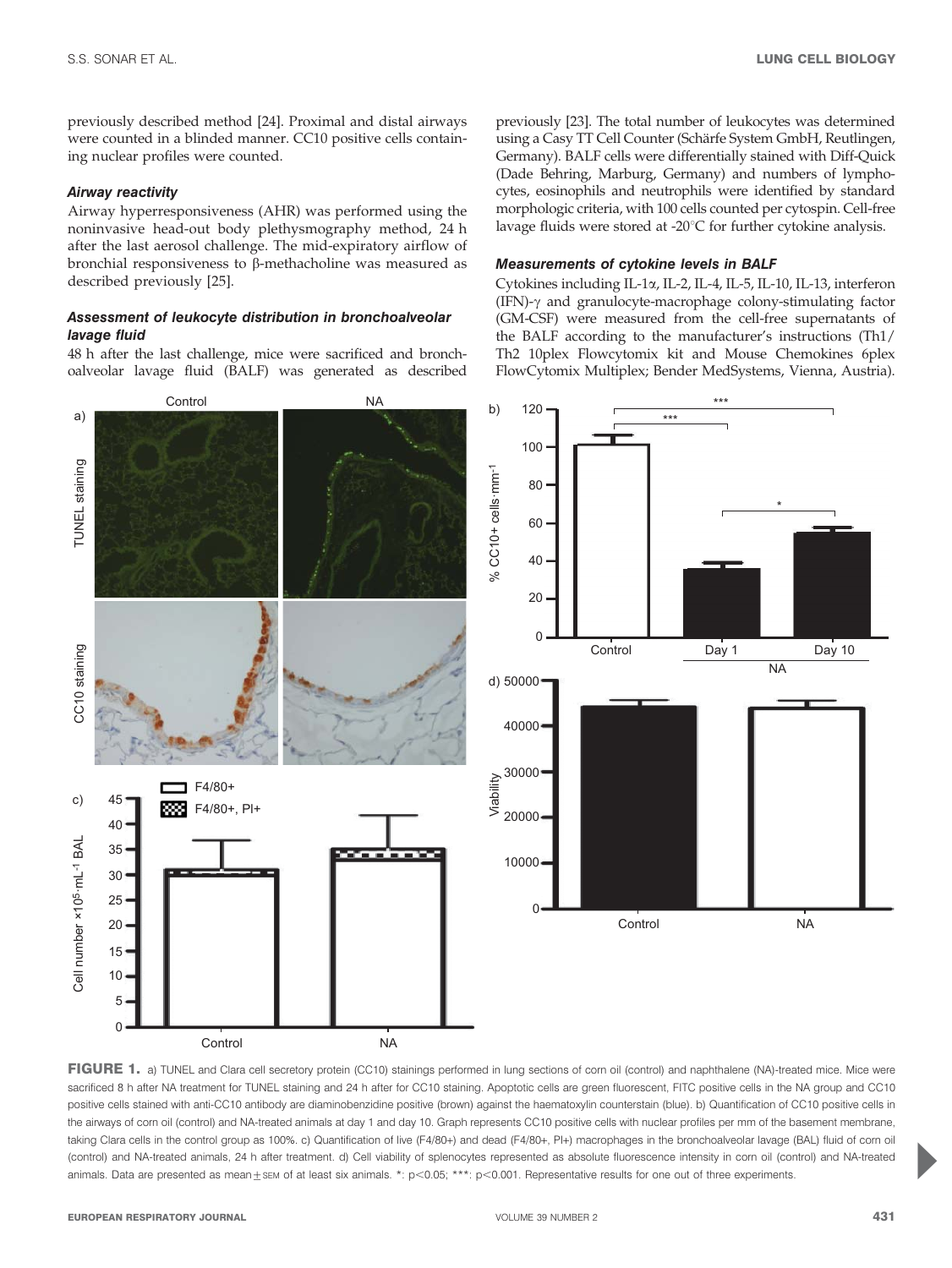Eotaxin (CCL11) and thymic stromal lymphopoietin (TSLP) were detected using the Quantkine immunoassay (R&D Systems) according to the manufacturer's instructions.

# Flow cytometry

Fluorescence-activated cell sorting (FACS) was performed on cells isolated from the BALF to measure the total number of CD45+ leukocytes using antibodies to murine CD45 (clone 104; BD Biosciences, Heidelberg, Germany). The total number of leukocytes was calculated by extrapolating the percentage of CD45+ cells obtained by FACS analysis to absolute numbers, as counted by the electronic Casy TT Cell Counter (Schärfe System GmbH). FACS was also performed to detect live and dead macrophages using the F4/80 antigen (clone 6F12; BD Biosciences) together with propidium iodide. CCR3+ cells were discriminated via CCR3 antibody surface staining (clone 83103; BD Biosciences) within CD45+ cells.

## **Statistics**

Statistical significance for normally distributed samples was analysed using an unpaired t-test. Non-normal data or data with unequal variances were tested for significance using the Mann–Whitney rank sum test. A p-value  $< 0.05$  was considered statistically significant. Results are presented as mean  $+$  SEM. Groups consisted of at least eight mice or six independent samples (*in vitro*) and experiments were repeated at least three times. Calculations were performed using GraphPad Prism Software, version 3.02 (www.graphpad.com).

# RESULTS

## NA treatment selectively depletes Clara cells

To assess the role of bronchial epithelial Clara cells in allergic asthma, BALB/c mice were subjected to OVA experimental asthma protocols with or without NA treatment (table 1). Treatment with NA resulted in apoptosis of bronchial epithelial cells as examined after 8 h using the TUNEL assay (fig. 1a). NA induced Clara cell-specific death without any other cellular alteration or nonspecific cell death in the lungs as reported previously [26–28]. Within 24 h, extensive detachment of Clara cells from the basement membrane and almost complete denudation of the epithelium in some airways was observed (fig. 1a). Quantification of Clara cells using CC10-specific staining revealed  $~65\%$  Clara cell depletion on day 1; further quantification at day 10 showed renewal of Clara cells to  $\sim$  50%



FIGURE 2. a) Total number of CD45+ cells, b) eosinophils, c) lymphocytes and d) neutrophils in the bronchoalveolar lavage fluid of sham- (PBS) or ovalbumin (OVA)sensitised mice treated with PBS, corn oil (CO) or naphthalene (NA). e) Representative photomicrographs of haematoxylin and eosin (H&E) on lung sections of PBS- or OVAsensitised mice treated with CO only or NA. Scale bars=200 µm. f) Representative photomicrographs of anti-CCR3 antibody stained lung sections of OVA-sensitised mice treated with CO only or NA. Scale bars=100 µm. g) Absolute numbers of CCR3+ cells counted around airways of OVA-sensitised mice treated with CO only or NA. NS: nonsignificant. +: treated with; -: excluded. \*:  $p$ <0.05; \*\*:  $p$ <0.01; \*\*\*:  $p$ <0.001.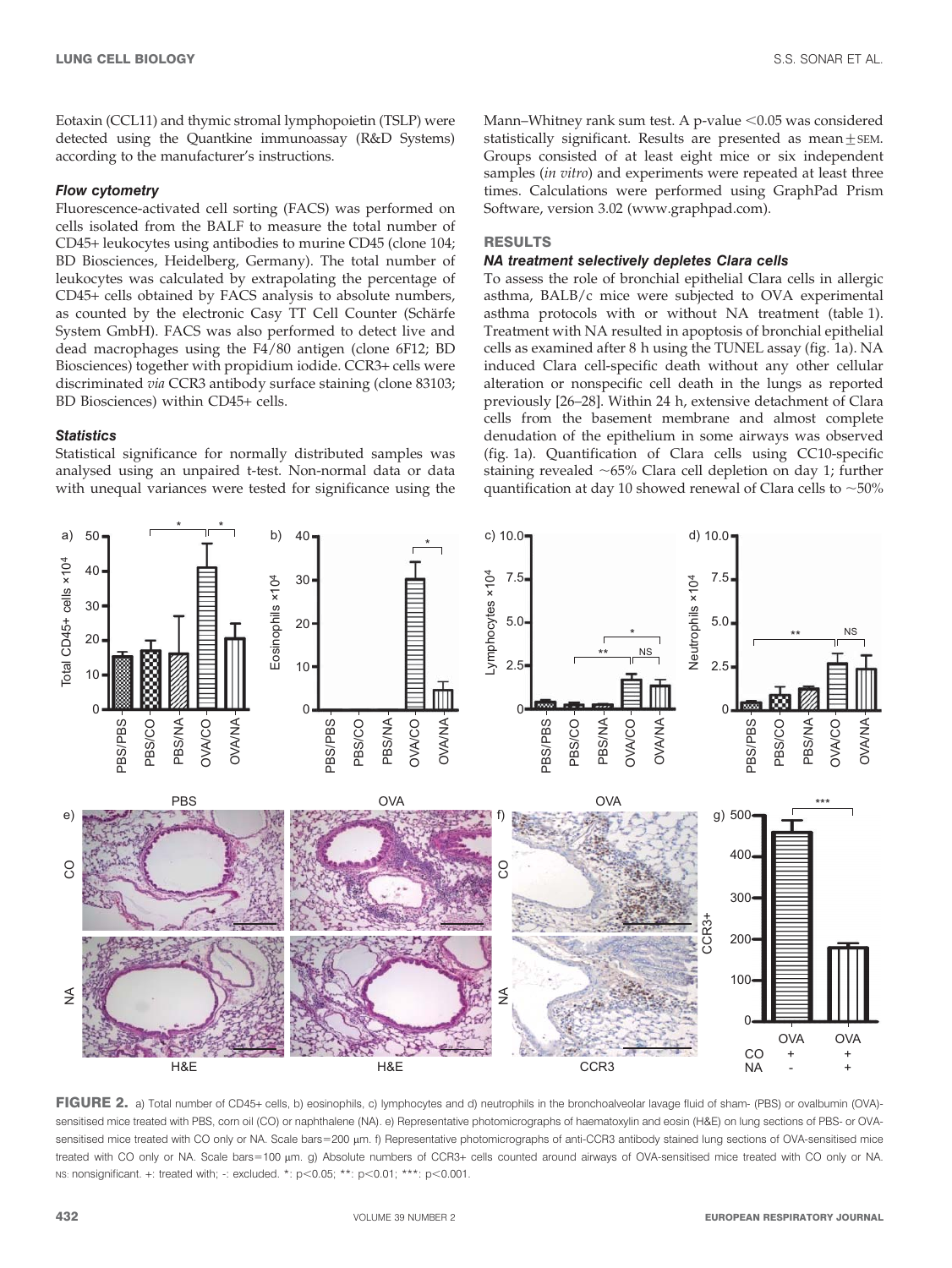(fig. 1b). Potential NA toxicity on other cell types was further investigated, testing alveolar macrophages and splenic mononuclear cells (MNC) isolated from mice 48 h after treatment. FACS analysis of BAL cells using the macrophage-specific cell surface glycoprotein marker F4/80 revealed no difference in the frequency of live (F4/80+, PI-) and apoptotic (F4/80+, PI+) cells between control and NA-treated groups (fig. 1c). Furthermore, no differences in the viability of MNC were observed between NA-treated and untreated animals (fig. 1d). These results suggest that NA is selectively toxic for Clara cells in the lung with no cytotoxic effects on other cell types.

# Clara cell depletion suppresses allergic lung inflammation

The NA model of Clara cell denudation was then employed to assess the role of Clara cells in allergic airway inflammation using an adjuvant-free model of asthma. Analysis of the total number of inflammatory cells in the BALF of OVA-sensitised and NA-treated mice revealed a strong reduction of CD45+ cells as compared with OVA-sensitised mice treated with solvent (corn oil) alone (fig. 2a). Examination of the differential cell types showed a specific reduction in the number of eosinophils (fig. 2b), which are the predominant inflammatory cell infiltrate in this model [23]. In contrast, the moderate increase seen in the numbers of lymphocytes and neutrophils in the BALF following allergen challenges was not affected by NA treatment (fig. 2c and d). Peribronchial eosinophil recruitment was then examined using H&E and anti-CCR3 staining. Lung histology of OVAsensitised mice treated with corn oil revealed the typical peribronchial inflammation dominated by CCR3+ cells confirming the BALF results (fig. 2f). Again, the Clara cell-denuded, OVA-sensitised mice revealed a strong reduction specifically of CCR3+ cells in the inflammatory infiltrate surrounding the airways (fig. 2f and g). Non-sensitised control groups with or without subsequent treatment with NA did not exhibit any inflammation in the lung tissue (fig. 2e). Furthermore, after OVA sensitisation and challenge, goblet cell hyperplasia was induced in the bronchial epithelia; however, fewer PAS (for mucus producing cells) positive cells were present in the OVA/NAtreated groups due to denudation of Clara cells (data not shown).

Additionally, we were interested in the levels of the Clara cell-associated markers CC10 and surfactant protein (SP)-D. Induction of allergic asthma led to an increase in CC10 and SP-D mRNA levels when compared with PBS-treated control mice (fig. S1 B of the online supplementary material). However, NA treatment in OVA-sensitised mice showed a reduction in the levels of Clara cell-associated factors that was similar to control mice (fig. S1 B of the online supplementary material).

Together, these results demonstrate that Clara cells are an important immunoregulatory cell type in the lung and are responsible for the recruitment of eosinophils, but not other immune cells, to the airways in allergic asthma.

## Depletion of Clara cells increases AHR

Next, we considered the effect of Clara cell depletion on lung function in allergic asthma and measured AHR from control and sensitised mice with or without Clara cell depletion on day 3 or day 16 after sensitisation. As expected, sensitisation to OVA strongly increased AHR, which was not significantly influenced by depletion of Clara cells at day 3 (fig. 3). Interestingly, depletion on day 16 further increased AHR



FIGURE 3. Airway reactivity to methacholine in PBS- and ovalbumin (OVA)immunised mice treated with either PBS, corn oil (CO) only or naphthalene (NA) at day 3 or day 16. Airway responsiveness to methacholine was analysed using headout body plethysmography 24 h after the last challenge with OVA. Data presented as mean  $+$  sem of at least six animals. EF50: mid-expiratory airflow.  $+$ : treated with;  $\div$ : excluded. \*: p<0.05; \*\*\*: p<0.001.

compared with sensitised and CO-treated mice. These data suggest that disruption of airway epithelium makes it more responsive to reactive substances such as methacholine.

# Th2 cytokine and eotaxin production in allergic asthma depends on Clara cells

The Th2-associated cytokines IL-4, IL-5 and IL-13 are central to the development of allergic asthma. To investigate the basis by which Clara cells affect the recruitment of inflammatory cells, cytokines were measured in BALF (fig. 4). OVA-sensitised mice exhibited high levels of IL-4, IL-5 and IL-13. In contrast, these cytokines in the Clara cell-depleted mice were reduced to background levels (fig. 4a–c). No significant differences in IFN- $\gamma$ , IL-2, IL-10 or IL-1 $\alpha$  were observed between all groups (fig. 4d–g). Analysis of GM-CSF, reported to be upregulated in asthma and involved in induction of eosinophilia [29], also revealed no significant differences between groups in our model (fig. 4h), whereas other inflammatory factors like RANTES and TSLP were not detectable (data not shown). Strongly elevated levels of eotaxin were observed in the OVA-sensitised group with intact epithelium (OVA/CO), whereas levels were reduced to background following Clara cell depletion (fig. 4i). These data demonstrate that the production of Th2 cytokines and eotaxin in allergic asthma is dependent on intact Clara cells.

## Clara cells are the major source of eotaxin in the lungs

To investigate the source of eotaxin in the airways, immunohistology from serial lung sections was performed. Clara cells identified by CC10 also stained positive for eotaxin (fig. 5a and b). In contrast, very few, if any, CC10 negative cells were positive for eotaxin. The staining pattern was similar for PBStreated control animals as well as OVA-sensitised animals. In order to determine whether the reduction in eotaxin levels upon depletion of Clara cells was responsible for the decreased eosinophil numbers, we supplemented OVA-sensitised mice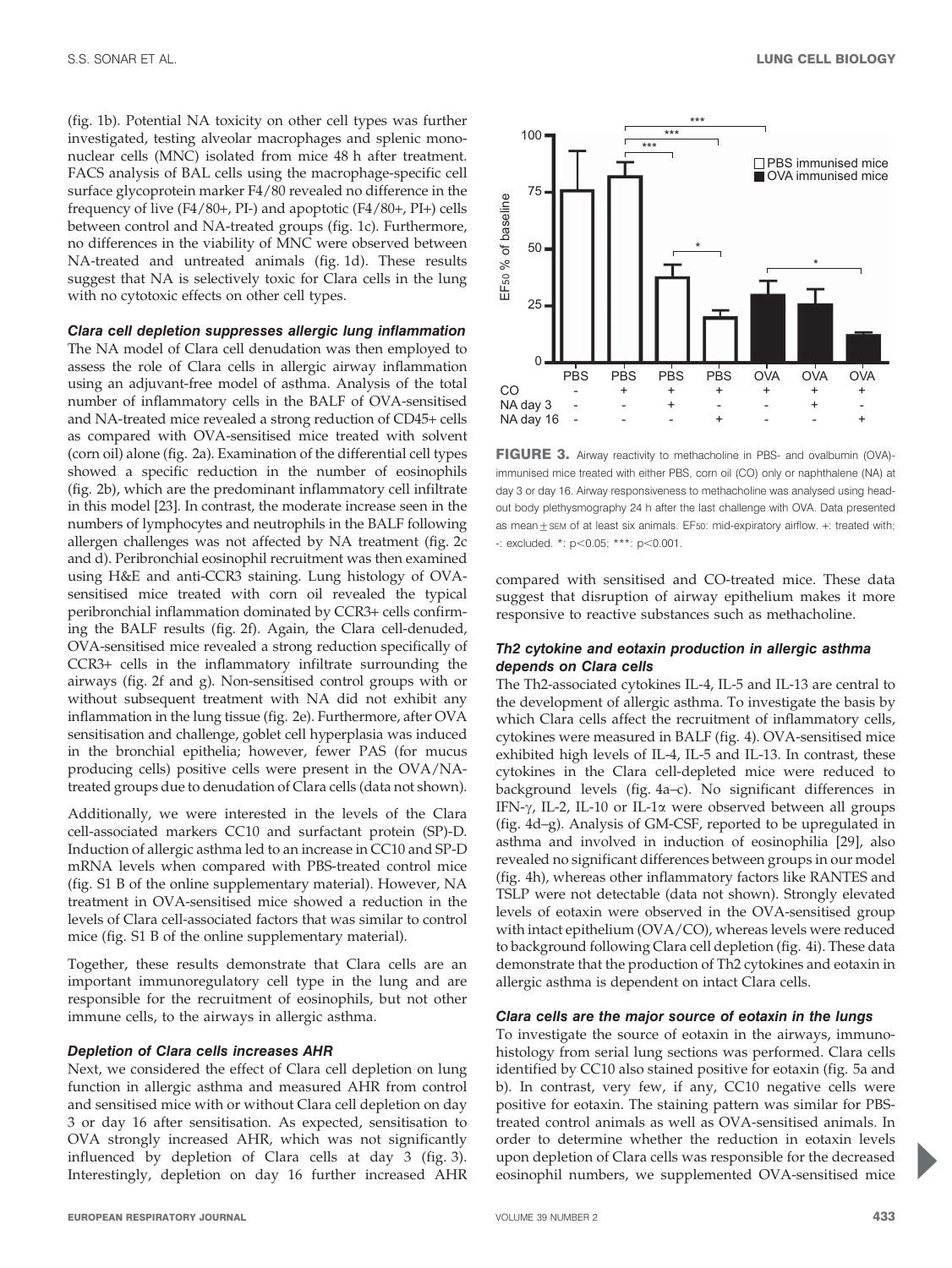

with one dose of eotaxin given on the first day of allergen challenge. Administration of eotaxin i.n. induced a significant increase in CCR3+ cells in the lungs of OVA-sensitised as well as Clara cell-depleted mice (fig. 5c and d). These results suggest that Clara cell-derived eotaxin is crucial for eosinophil accumulation in allergic lung inflammation. Furthermore, analysis of IL-4, IL-5, IL-13 and IFN- $\gamma$  in Clara cell-depleted OVA-sensitised animals revealed an increase in the Th2 cytokines following eotaxin supplementation (fig. 6). IL-4 and IL-13 levels increased independently of eotaxin supplementation (fig. 6a and c), whereas IL-5 production increased only after eotaxin application in Clara cell-depleted mice (fig. 6b). IFN- $\gamma$  levels were low and did not show significant changes (fig. 6d). Additionally, administration of eotaxin in OVAsensitised mice did not affect CC10 or SP-D expression (fig. S1B of the online supplementary material).

These results suggest that Clara cells are the main producers of eotaxin in the lung under steady-state and inflammatory conditions, and are therefore responsible for the recruitment of eosinophils in allergic inflammation.

## **DISCUSSION**

We have demonstrated that Clara cell-derived eotaxin is crucial for the accumulation of eosinophils during allergic lung inflammation. Clara cells have previously been reported to secrete various factors that are involved in the protection and defence mechanisms of the lung. For example, CC10 and SP-D secreted by Clara cells play a protective role in asthma by inhibiting Th2 responses [10, 30]. Pro-inflammatory mediators, such as acidic mammalian chitinase, are upregulated in Clara cells during Th2 inflammation and their inhibition ameliorates inflammation [31]. Chemokines, such as keratinocyte chemoattractant and macrophage inflammatory protein-1a, are secreted by Clara cells and their release following lipopolysaccharide application upon Clara cell ablation has been found to be significantly reduced [7]. Additionally, the expression of pattern recognition receptors, such as Toll-like receptor 4, on the lung epithelium has a critical role for the activation of dendritic cells (DC) in allergic lung inflammation, stressing the importance of the lung tissue microenvironment for efficient Tcell activation [32]. Moreover, several reports have described the modulation of gene expression in Clara cells by the Th2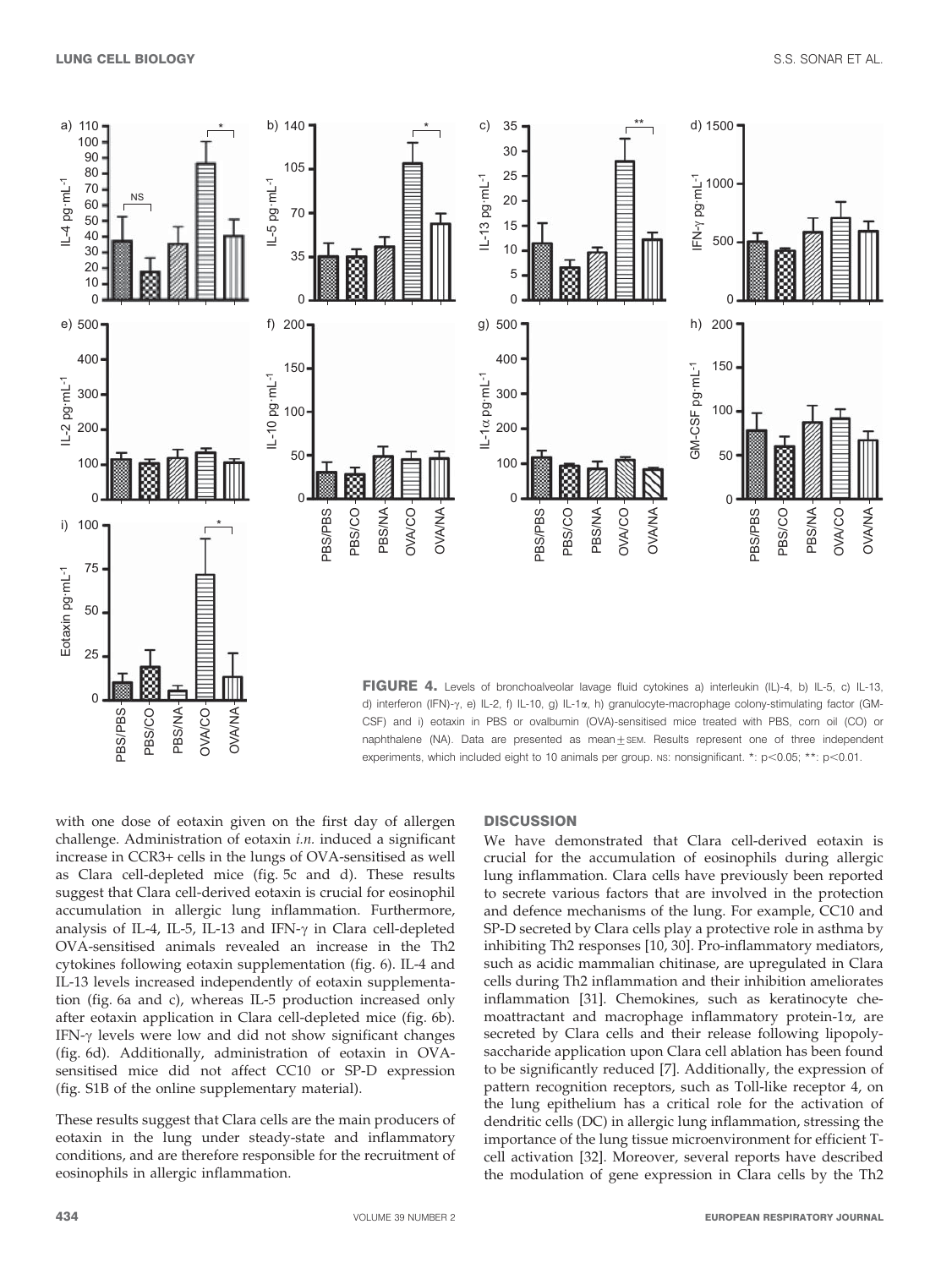

FIGURE 5. a) Serial sections of control (PBS) and ovalbumin (OVA)-sensitised animals stained for Clara cell secretory protein (CC10) and eotaxin. Groups represent secondary antibody control for CC10, specific staining for CC10, eotaxin and secondary antibody control for eotaxin. Both CC10 positive Clara cells and eotaxin-specific staining are diaminobenzidine positive (brown) against the haematoxylin (blue) counter stain. Scale bars=100 µm. b) Immunofluorescence staining performed on serial sections from OVA-sensitised animals for DAPI nuclear stain, CC10, eotaxin and their overlay images. c) Fluorescence-activated cell sorting analysis of CD45+/CCR3+ cells derived from the bronchoalveolar lavage fluid of OVA-sensitised animals either treated with corn oil (CO) alone or naphthalene (NA) with or without intranasal eotaxin (ETX). d) Quantification of CCR3+ cell percentage as analysed in c. Data are presented as mean  $\pm$  sem for eight to 10 animals in each group of mice. Representative results for one out of three experiments.  $+$ : treated with;  $-$ : excluded.  $*$ :  $p$ <0.05.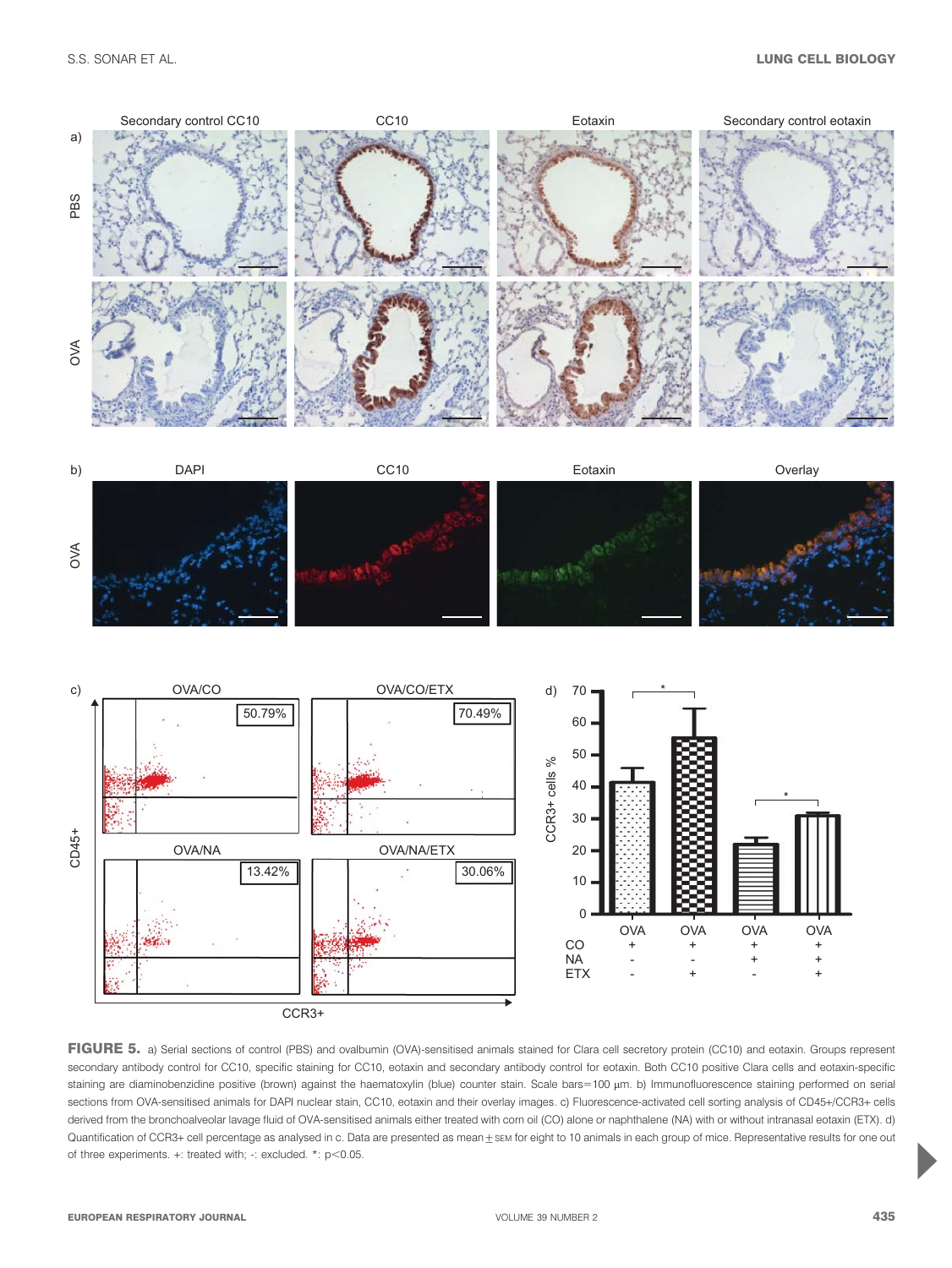

FIGURE 6. Levels of bronchoalveolar lavage fluid cytokines a) interleukin (IL)-4, b) IL-5, c) IL-13 and d) interferon (IFN)- $\gamma$  in ovalbumin (OVA)-sensitised mice either treated with corn oil (CO) alone or naphthalene (NA) with or without intranasal eotaxin (ETX) application. Data are presented as mean  $\pm$  sem for eight to 10 animals in each group of mice. Representative results for one out of three experiments.  $+$ : treated with;  $-$ : excluded. \*:  $p$ <0.05; \*\*:  $p$ <0.01.

cytokines IL-4 and IL-13 [33, 34]. Ablation of nuclear factor-kB signalling in Clara cells reduces peribronchial fibrosis, CD4+ cell infiltration, airway mucus, CCL17 and eotaxin release and eosinophils in allergen-challenged mice [34, 35]. Together, these and other studies demonstrate that epithelial cells have the ability to respond and orchestrate lung immune responses. However, knowledge about the specific contribution of the epithelia cell subset to these processes is still incomplete.

In humans, the number of Clara cells in the terminal and respiratory bronchioles has been reported to be  $\sim$ 11 and 22%, respectively [3]. Clara cells are important for regeneration and differentiation into other epithelial cell types [36], e.g. goblet cells, which are responsible for mucus production and comprise a portion of CC10 immunoreactive bronchial cells [3]. Investigation in smokers revealed a significant decrease in the proportion of bronchiolar Clara cells, in contrast to nonsmoking patients, indicating that Clara cell numbers can be affected by inhaled agents [37]. However, Clara cells have not been specifically investigated in lung diseases like asthma, where the airway epithelium plays a key role in sensitisation to innocuous agents. In fact, progressive epithelial damage has been described in chronic cases of human asthma and although generally regarded as a disease of the larger airways, smaller distal airways, where Clara cells are prominent, have been increasingly implicated in the pathogenesis of allergic asthma [38, 39].

To investigate the role of Clara cells, we used NA to selectively deplete these cells from the airways of mice. NA is a polycyclic aromatic hydrocarbon commonly found in cigarette smoke and diesel exhaust that is capable of inducing a highly dosedependent, cell type- and site-selective toxicity [40]. Toxicity requires metabolic activation, which is catalysed by cytochrome P450 mono-oxygenases. NA has been reported to selectively injure the nonciliated Clara cells, since they are the primary expression site for cytochrome P450 monooxygenase 2F2, an isoform with high catalytic activity for NA [41].

The experiments presented here support previous findings that NA-treatment efficiently induces apoptosis in the majority of Clara cells with no obvious cytotoxic side-effects on other cell types [26–28]. Importantly, mice with impaired Clara cells at the time of aerosol challenge showed strongly diminished eosinophil accumulation around the airways and in the BALF. Eotaxin is an important homing and survival factor for eosinophils, and strongly reduced eotaxin levels were detected in the BALF of Clara cell-depleted mice, suggesting that Clara cells participate in eotaxin production. In contrast, GM-CSF, another survival factor for eosinophils, was unaffected by Clara cell depletion. In fact, we could show for the first time that Clara cells are the major source of eotaxin, accounting for the moderate levels under steady-state conditions as well as the strongly increased release during inflammation. Although eosinophils were strongly reduced in Clara cell-depleted mice, numbers of Tcells and neutrophils remained unchanged, indicating that these cells obtained sufficient priming. One may speculate, however, that the lung DC may not have been appropriately recruited or triggered in the affected epithelium, as suggested by recently published results [32]. That T-cells and neutrophil accumulation was unaffected by Clara cell depletion indicates that these cells may utilise homing pathways independent of Clara cells. This is especially true for cell migration from tissue into BALF across the Clara cell epithelium. The similar inflammatory profile both in the tissue and the BALF, again suggests that migration of eosinophils was undisturbed in both compartments upon Clara cell depletion, but that eosinophil recruitment from the blood or their survival was affected in the absence of Clara cells. Although early Th2 cell recruitment was reported to be in part dependent on eotaxin [42], we did not observe differences in T-cell numbers upon Clara cell depletion.

Moreover, Clara cell depletion increased AHR, especially when Clara cells were depleted at a later time-point; 10 days before OVA lung challenge (day 16) rather than 23 days (day 3) before OVA lung challenge, suggesting an improvement in lung function with/upon regeneration of Clara cells. The fact that Clara cell depletion without sensitisation to OVA already induced AHR underlines the importance of the epithelium barrier for lung function and might be relevant for asthma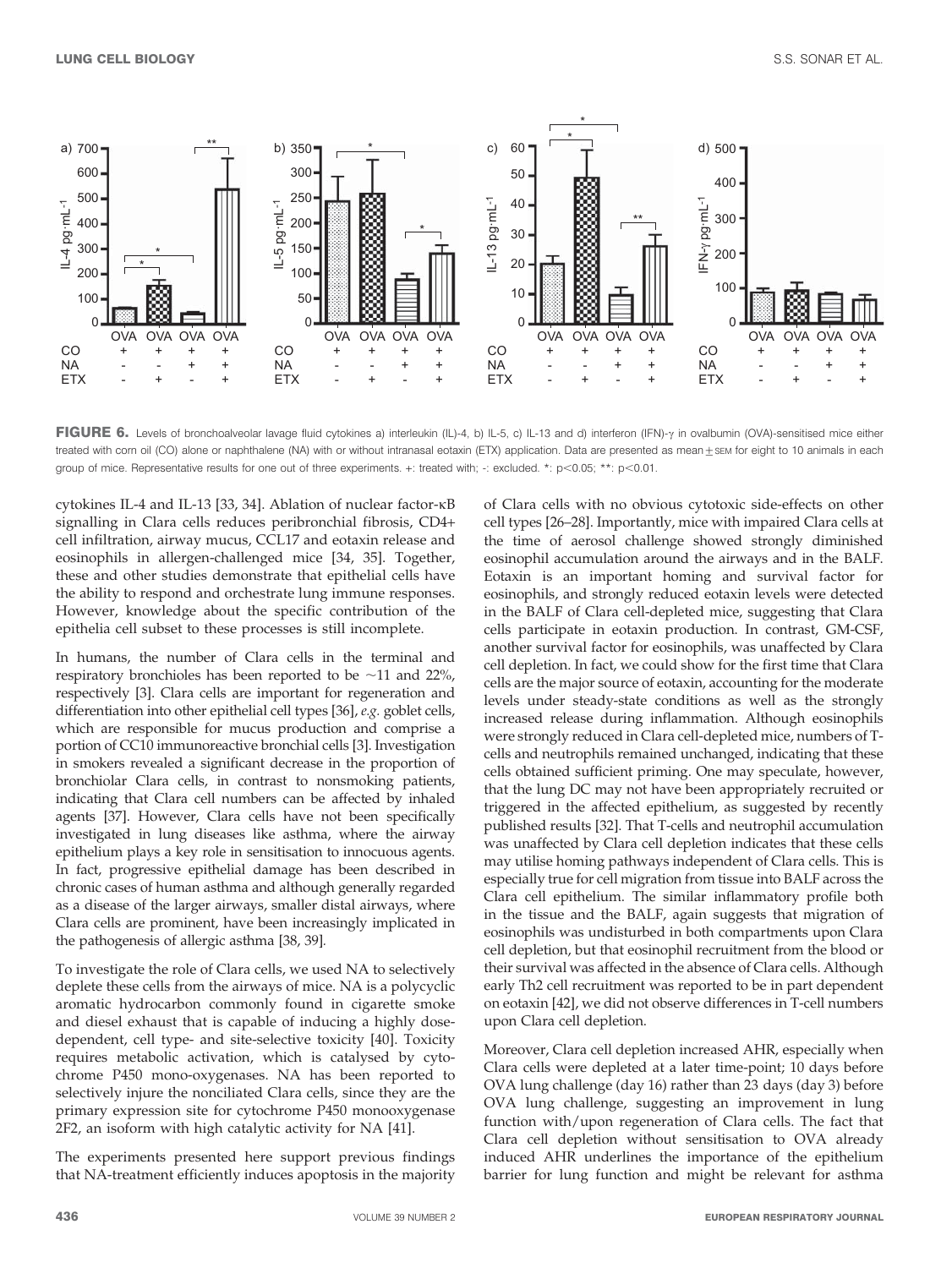patients exposed to substances that are likely to affect Clara cells, such as cigarette smoke and other abrasive pollutants in the environment.

We also detected strongly diminished amounts of IL-4, IL-13 and the eosinophil-promoting IL-5 in the BALF of Clara celldepleted mice. Supplementation with eotaxin in OVA-sensitised and CC-depleted lungs restored these cytokines along with eosinophil numbers. Interestingly, eotaxin was also able to boost higher Th2 cytokine production in intact airways, which was in line with an increase in eosinophil numbers in OVA sensitised/ challenged animals. As eosinophils are a major source for Th2 cytokines [43], the decrease in the Th2 cytokines upon Clara cell depletion and restoration after eotaxin application can be explained by the change in eosinophil numbers upon Clara cell depletion and eotaxin supplementation, respectively. Although Clara cells have been shown to express the IL-4 and the IL-13 receptor [5], production of the corresponding Th2 cytokines from the airway epithelium is not known.

CC10 and SP-D are expressed by Clara cells and have been reported to play a role in allergic asthma; accordingly, we found them to be increased following OVA-sensitisation on RNA level. Depletion of Clara cells decreased the levels of both CC10 and SP-D, while eotaxin supplementation had no effect (fig. S1B and C of the online supplementary material). This was expected since the responsive eotaxin receptor CCR3 is not known to be expressed on lung epithelial cells. As we could restore eosinophil numbers and Th2 cytokines by supplementation with eotaxin in Clara cell-depleted mice, the lower CC10 and SP-D levels were unlikely to strongly affect the results in our experiments.

In summary, we have demonstrated that Clara cells are a major source of eotaxin in the airway epithelium and are crucial for orchestrating the allergic asthmatic response. In light of the important role played by the structural compartment to disease pathogenesis, recent clinical research increasingly focuses on therapies that interfere with tissue-specific homing pathways. The findings presented here provide further knowledge for future strategies involved in targeting the lung epithelium for therapy in allergic asthma.

# SUPPORT STATEMENT

This work was supported in part by grants from the Deutsche Forschungsgemeinschaft (Transregio 22, Project A9) and the Stiftung für Pathobiochemie und Molekulare Diagnostik, DGKL.

# STATEMENT OF INTEREST

None declared.

# ACKNOWLEDGEMENTS

We thank A. Kılıç for valuable feedback and discussion about this paper, and A. Spies (both Dept of Clinical Chemistry and Molecular Diagnostics, University Hospital Marburg, Marburg, Germany) for technical assistance.

# **REFERENCES**

- 1 Holgate ST. The epithelium takes centre stage in asthma and atopic dermatitis. Trends Immunol 2007; 28: 248–251.
- 2 Plopper CG, Suverkropp C, Morin D, et al. Relationship of cytochrome P-450 activity to Clara cell cytotoxicity. I. Histopathologic comparison of the respiratory tract of mice, rats and hamsters after parenteral administration of naphthalene. J Pharmacol Exp Ther 1992; 261: 353–363.
- 3 Boers JE, Ambergen AW, Thunnissen FB. Number and proliferation of clara cells in normal human airway epithelium. Am J Respir Crit Care Med 1999; 159: 1585–1591.
- 4 Shijubo N, Itoh Y, Yamaguchi T, et al. Clara cell protein-positive epithelial cells are reduced in small airways of asthmatics. Am J Respir Crit Care Med 1999; 160: 930–933.
- 5 Kuperman DA, Huang X, Nguyenvu L, et al. IL-4 receptor signaling in Clara cells is required for allergen-induced mucus production. J Immunol 2005; 175: 3746–3752.
- 6 Elizur A, Adair-Kirk TL, Kelley DG, et al. Clara cells impact the pulmonary innate immune response to LPS. Am J Physiol Lung Cell Mol Physiol 2007; 293: L383–L392.
- 7 Elizur A, Adair-Kirk TL, Kelley DG, et al. Tumor necrosis factoralpha from macrophages enhances LPS-induced clara cell expression of keratinocyte-derived chemokine. Am J Respir Cell Mol Biol 2008; 38: 8–15.
- 8 Park MS, Zhao B, Ramsay PL, et al. Expression of inflammatory cytokines in a mouse transformed Clara cell line by tumor necrosis factor-alpha. Ann N Y Acad Sci 2000; 923: 336–337.
- 9 Evans CM, Williams OW, Tuvim MJ, et al. Mucin is produced by clara cells in the proximal airways of antigen-challenged mice. Am J Respir Cell Mol Biol 2004; 31: 382–394.
- 10 Wang SZ, Rosenberger CL, Espindola TM, et al. CCSP modulates airway dysfunction and host responses in an Ova-challenged mouse model. Am J Physiol Lung Cell Mol Physiol 2001; 281: L1303–L1311.
- 11 Buckpitt A, Boland B, Isbell M, et al. Naphthalene-induced respiratory tract toxicity: metabolic mechanisms of toxicity. Drug Metab Rev 2002; 34: 791–820.
- 12 Chichester CH, Buckpitt AR, Chang A, et al. Metabolism and cytotoxicity of naphthalene and its metabolites in isolated murine Clara cells. Mol Pharmacol 1994; 45: 664–672.
- 13 Busse WW, Banks-Schlegel S, Wenzel SE. Pathophysiology of severe asthma. J Allergy Clin Immunol 2000; 106: 1033–1042.
- 14 Hyun YM, Lefort CT, Kim M. Leukocyte integrins and their ligand interactions. Immunol Res 2009; 45: 195–208.
- 15 Bradley BL, Azzawi M, Jacobson M, et al. Eosinophils, Tlymphocytes, mast cells, neutrophils, and macrophages in bronchial biopsy specimens from atopic subjects with asthma: comparison with biopsy specimens from atopic subjects without asthma and normal control subjects and relationship to bronchial hyperresponsiveness. J Allergy Clin Immunol 1991; 88: 661–674.
- 16 Garcia-Zepeda EA, Rothenberg ME, Ownbey RT, et al. Human eotaxin is a specific chemoattractant for eosinophil cells and provides a new mechanism to explain tissue eosinophilia. Nat Med 1996; 2: 449–456.
- 17 Rothenberg ME. Eotaxin. An essential mediator of eosinophil trafficking into mucosal tissues. Am J Respir Cell Mol Biol 1999; 21: 291–295.
- 18 He J, Chen Y, Farzan M, et al. CCR3 and CCR5 are co-receptors for HIV-1 infection of microglia. Nature 1997; 385: 645–649.
- 19 Sallusto F, Mackay CR, Lanzavecchia A. Selective expression of the eotaxin receptor CCR3 by human T helper 2 cells. Science 1997; 277: 2005–2007.
- 20 Uguccioni M, Mackay CR, Ochensberger B, et al. High expression of the chemokine receptor CCR3 in human blood basophils. Role in activation by eotaxin, MCP-4, and other chemokines. J Clin Invest 1997; 100: 1137–1143.
- 21 Cook EB, Stahl JL, Lilly CM, et al. Epithelial cells are a major cellular source of the chemokine eotaxin in the guinea pig lung. Allergy Asthma Proc 1998; 19: 15–22.
- 22 Komiya A, Nagase H, Yamada H, et al. Concerted expression of eotaxin-1, eotaxin-2, and eotaxin-3 in human bronchial epithelial cells. Cell Immunol 2003; 225: 91–100.
- 23 Conrad ML, Yildirim AO, Sonar SS, et al. Comparison of adjuvant and adjuvant-free murine experimental asthma models. Clin Exp Allergy 2009; 39: 1246–1254.